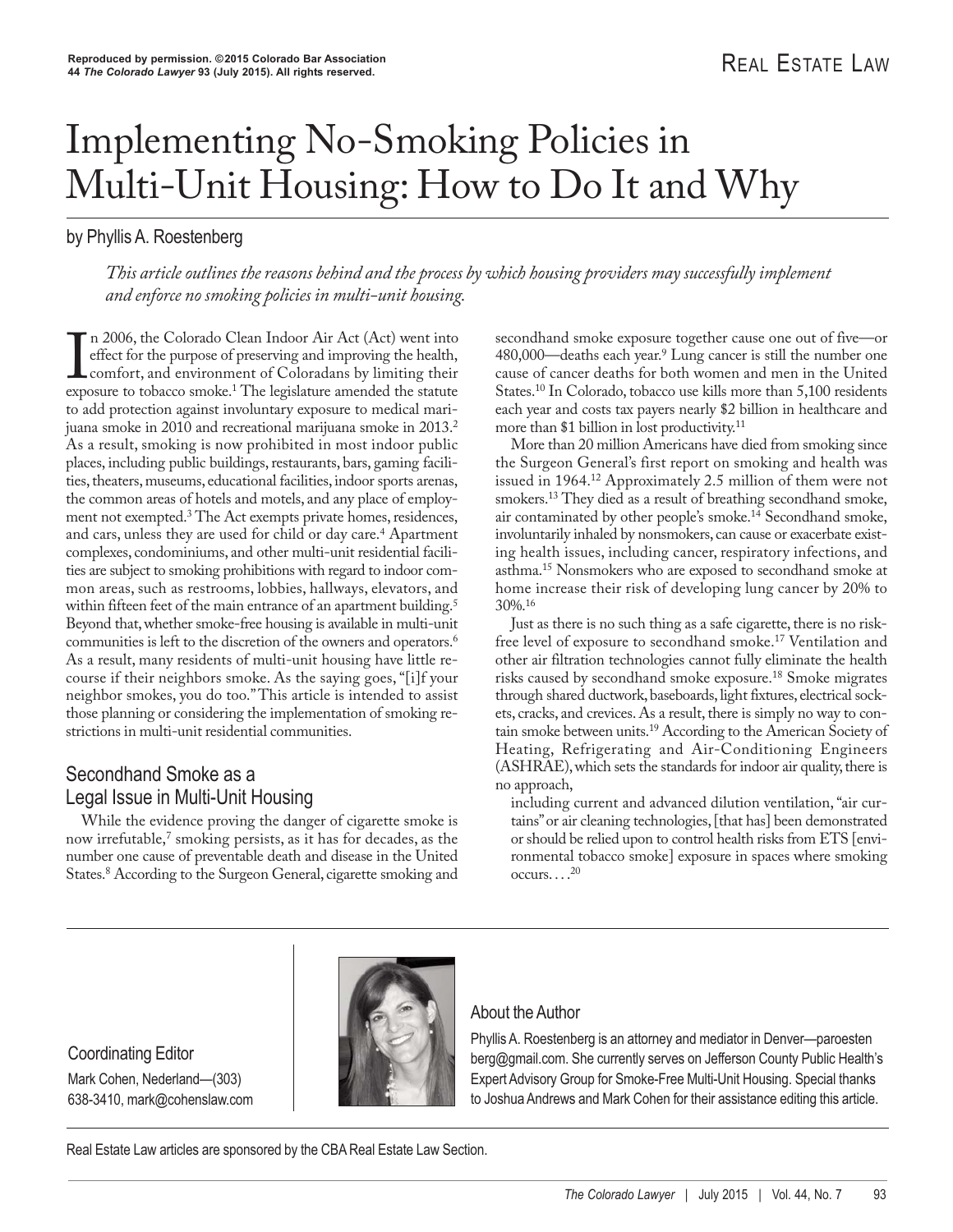In fact, "the operation of a heating, ventilating, and air conditioning system can distribute secondhand smoke throughout a building."21

# Smoke-Free Housing

Cigarette smoking by adults is at its lowest rate since 1965, dropping to 17.8% in 2013.<sup>22</sup> Many people recognize that secondhand smoke is not merely unpleasant—it is dangerous. They have grown accustomed to smoke-free restaurants, movie theatres, planes, and workplaces. Consequently, it is no surprise that demand for smoke-free multi-unit housing is strong and growing.

The U.S. Department of Housing and Urban Development (HUD) has encouraged the adoption of smoke-free housing policies for years.23 As of September 2014, more than 500 housing authorities have instituted smoking prohibitions.24 In Colorado, at least thirty-three housing authorities have adopted or are phasing in no-smoking policies for at least some of their properties, including Aurora, Boulder, Delta, Denver, Englewood, Estes Park, Fort Collins, Grand Junction, Holyoke, Longmont, Loveland, Montrose, Salida, and Sterling.25 Given that the vast majority of people do not smoke, it is highly likely that it is only a matter of time before smoke-free multi-unit housing becomes the norm.

# Going Smoke-Free Can Be Good for Business

Implementing smoke-free policies makes good business sense for several reasons. These are discussed below.

#### *Market Advantage*

Twenty-five percent of U.S. residents, approximately 79 million people, live in multi-family housing.26 According to the National Multi-Unit Housing Council (NMHC), a majority of them prefer to rent in smoke-free communities.<sup>27</sup> About half report they have moved or would move as a result of secondhand smoke intrusion.28

## *Reduction of Turnover and Maintenance Costs*

Readying a unit that is free from smoke and the damage it causes to walls, cabinets, window coverings, carpeting, and pads is less expensive, easier, and faster. According to HUD's Office of Lead Hazard Control and Healthy Homes, the cost of turning over a smoking unit between tenancies can cost two to seven times more than turning over a smoke-free unit.<sup>29</sup> The potential savings are significant. One study concluded that if smoke-free policies were implemented in subsidized housing across the country, taxpayers would save approximately \$133 million in renovation expenses alone.<sup>30</sup>

#### *Mitigation of Fire Risk and Possible Reduction in Insurance Costs*

Smoking is a leading cause of civilian home fire deaths.<sup>31</sup> Smoking-related fires cause \$326 million of property damage each year.32 Housing providers who adopt smoke-free policies reduce the risk of fire on their properties and may be eligible for lower insurance premiums as a result.

#### *Simplifying the Residential Property Owner's Management of Marijuana*

The legalization of medicinal and recreational marijuana in Colorado has complicated the work of both private and public housing providers. Amendment 64 permits persons 21 years of age or older to consume, home-grow, and possess limited amounts of marijuana.33 Though state law legalizes marijuana use within one's home, it is still a crime under federal law to manufacture, distribute, or possess marijuana,<sup>34</sup> a Schedule 1 substance pursuant to the Controlled Substances Act (CSA).35 The state law is also in direct conflict with federally subsidized housing admission requirements established by the Quality of Housing and Work Responsibility Act (QHWRA) of 1998,<sup>36</sup> which affords public housing authorities the discretion to deny housing admission to or terminate an individual marijuana user from their housing programs.<sup>37</sup>

Like their federally subsidized counterparts, Colorado's private housing providers also retain the right to prohibit the smoking of marijuana on the premises of their residential rental properties. Section 6(d) of Amendment 64 expressly recognizes the property owner's right to prohibit or regulate the possession, consumption, use, display, transfer, distribution, sale, transportation, or growing of marijuana on or in their property.38 And contrary to popular be lief, state and federal fair housing laws do not grant residents the right to smoke marijuana in their rental property as a reasonable accommodation for disability.39 The act of smoking tobacco or marijuana is not a protected right.40 Smokers do not constitute a protected class.41 No-smoking policies are not discriminatory under state or federal fair housing laws. Across-the-board nosmoking policies simplify the burden of enforcement for housing providers who wish to ban the use of smoked drugs from their residential premises.

## *Mitigation of Liability as it Applies to Fair Housing and Other Resident Claims*

The Fair Housing Act prohibits discrimination in housing on the basis of race, color, religion, sex, national origin, familial status, and disability.42 The law affords qualified persons a private right of action for which they may seek compensatory and punitive damages, as well as attorney fees.43 The Fair Housing Act requires most housing providers to grant requests for reasonable accommodation when made by qualified residents or applicants. A reasonable accommodation is defined as:

a change, exception, or adjustment to a rule, policy, practice, or service that may be necessary for a person with a disability to have an equal opportunity to use and enjoy a dwelling, including public and common use spaces.<sup>44</sup>

To qualify for a reasonable accommodation, the requester must be disabled within the meaning of the law. Qualified individuals are those (1) with a physical or mental impairment that substantially limits one or more major life activities; (2) regarded as having an impairment; and/or  $(3)$  with a record of an impairment.<sup>45</sup>

While people who smoke do not constitute a protected class for purposes of fair housing protection, state and federal fair housing laws protect the rights of persons with affected disabilities to be free from secondhand smoke exposure if they are adversely affected by such exposure.46 In the context of secondhand smoke exposure, disabilities such as asthma, chronic obstructive pulmonary disorder (COPD), multiple chemical sensitivity disorder, environmental illness, and other respiratory or heart conditions may constitute grounds for reasonable accommodation on the part of a housing provider.47 Reasonable accommodation of a disability could include the adoption and implementation of no-smoking multiunit housing policies.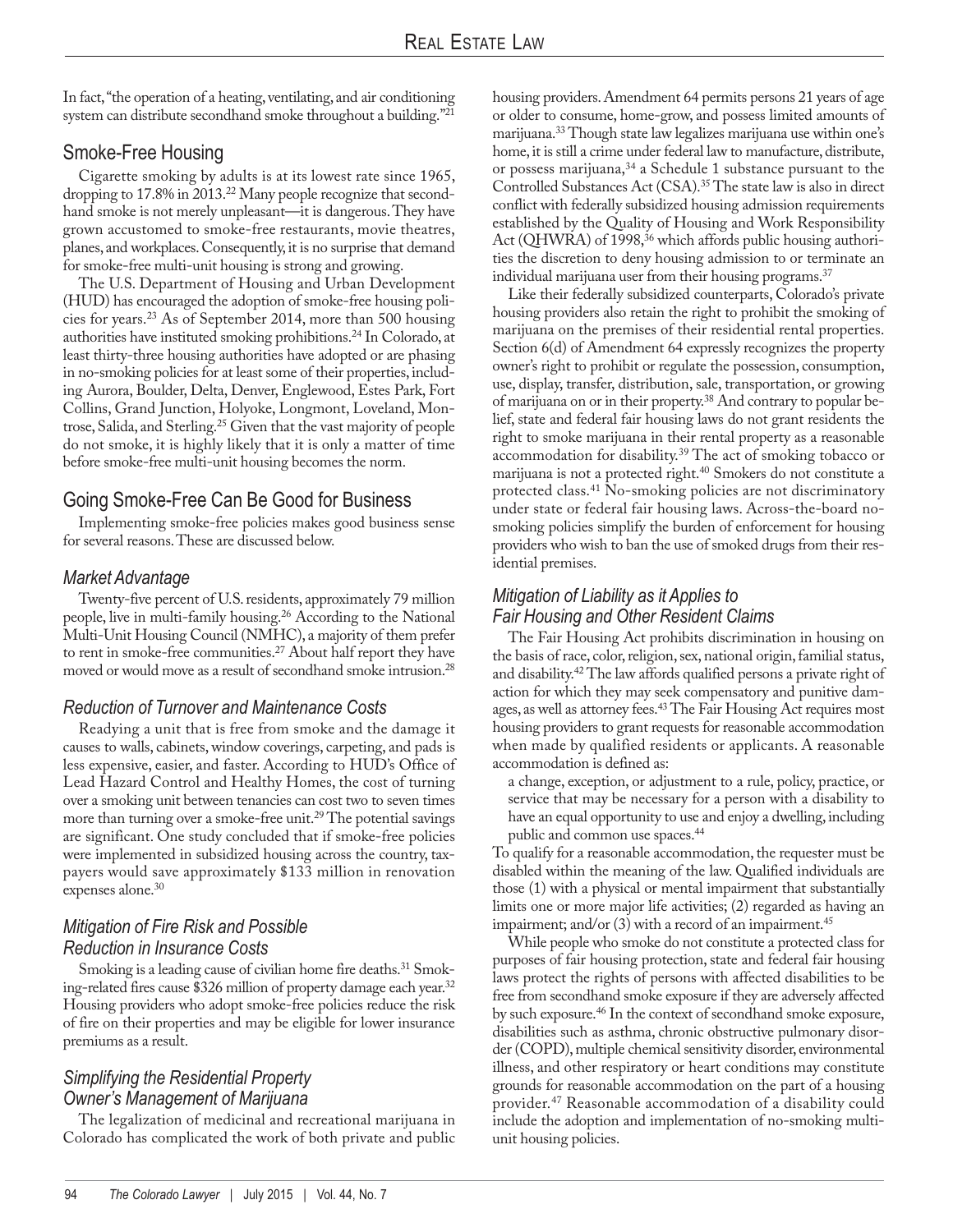Reducing resident exposure to secondhand smoke by way of nosmoking multi-unit housing policies can make an enormous difference to people living with chronic health conditions. At the same time, such policies can work to mitigate a housing provider's risk of liability under state and federal fair housing laws and other, seemingly inevitable, claims for those not necessarily protected under fair housing theories. For example, no-smoking policies will also protect housing providers and homeowners associations from claims of nuisance, breach of quiet enjoyment, and the warranty of habitability as a result of secondhand smoke intrusion in multi-unit housing communities.

## Three-Phase Approach to Implementing Smoke-Free Housing Policies

Multi-unit housing providers who wish to implement smokefree policies need not reinvent the wheel. Free resources designed to make the transition as easy as possible are readily available. In October 2014, HUD, through the Office of Lead and Hazard Control and Healthy Homes, published *Change is in the Air*, a free comprehensive guide for the benefit of multi-unit housing providers.48 HUD has also compiled toolkits, which include information about secondhand smoke exposure, talking points, forms, model lease language, and enforcement tips. The CDC Office on Smoking and Health also funds tobacco control programs throughout the country, including Colorado.<sup>49</sup>

Colorado's own Amendment 35,50 a voter-approved tax increase on cigarettes and other tobacco products, makes it possible for some local public health agencies to provide a wide variety of resources, including sample forms, resident surveys, model policy language and notices, property signage, technical assistance, and even on-site cessation support. Outlined below is a three-phase process for implementing smoke-free housing policies.

#### *Phase One: Planning*

**Review notice requirements for lease modification.** Before adoption, it is critical to review the property's notice requirements, including any applicable federal regulations, as they apply to the modification of house rules or the adoption of new lease terms or addenda. Failing to provide residents sufficient notice of a policy change will, at best, greatly increase the likelihood of enforcement difficulties and most likely render the no-smoking policies unenforceable. Ideally, housing providers will give staff and residents at least six months' notice of the anticipated policy change. Sample implementation timetables are available through HUD's Smoke-Free Housing website.<sup>51</sup> Once notice requirements are established, housing providers are in the best position to work backward from the effective date and devise an implementation plan that best serves the given housing community.

**Seek approval from boards and other decision makers.** When considering the implementation of no-smoking policies, perhaps nothing will prove more important than the support and cooperation of decision makers, staff, and residents. Presenting compelling evidence of the health risks associated with secondhand smoke exposure or promised cost savings may not be enough to secure buy-in. For people not intimately familiar with the costs and risks of secondhand smoke, the advantages of imposing smoking restrictions in a housing community may not be obvious. As a result, initial efforts to introduce smoke-free policies may be met with

understandable reluctance. Proponents should anticipate questions about the legality of such policies, residents' rights, post-implementation retention rates, and market demand. Perhaps more than anything else, however, questions about the housing provider's ability to successfully enforce smoking restrictions may dominate the discussion. Advocates should prepare a strong case. The evidence that such policies make good business sense is there.

**Consult other housing providers who have gone through the process.** Housing providers contemplating the adoption of smokefree housing policies will likely benefit from discussion with someone who has already made the transition. In addition, HUD's action guide "Change is in the Air" provides numerous testimonials from housing providers who elected to go smoke-free.52 The guide, especially when read in conjunction with HUD's toolkits, addresses almost everything a housing provider will need to know about planning, implementing, and enforcing smoke-free housing policies.

**Engage staff.** As with almost everything, effective communication is critical. Engage staff early and often. Ideally, staff should be involved in the earliest stages of planning. Successful adoption and enforcement of any new housing policy necessarily depends on their understanding and cooperation. Time spent educating staff about the benefits of smoke-free policies will likely be time well spent. Initial training that addresses the purpose of the policy, as well as enforcement protocol, will prepare staff to answer questions, address concerns, and otherwise support and enforce the policy. Ideally, such training should be repeated with new employees and offered at least annually for all other staff.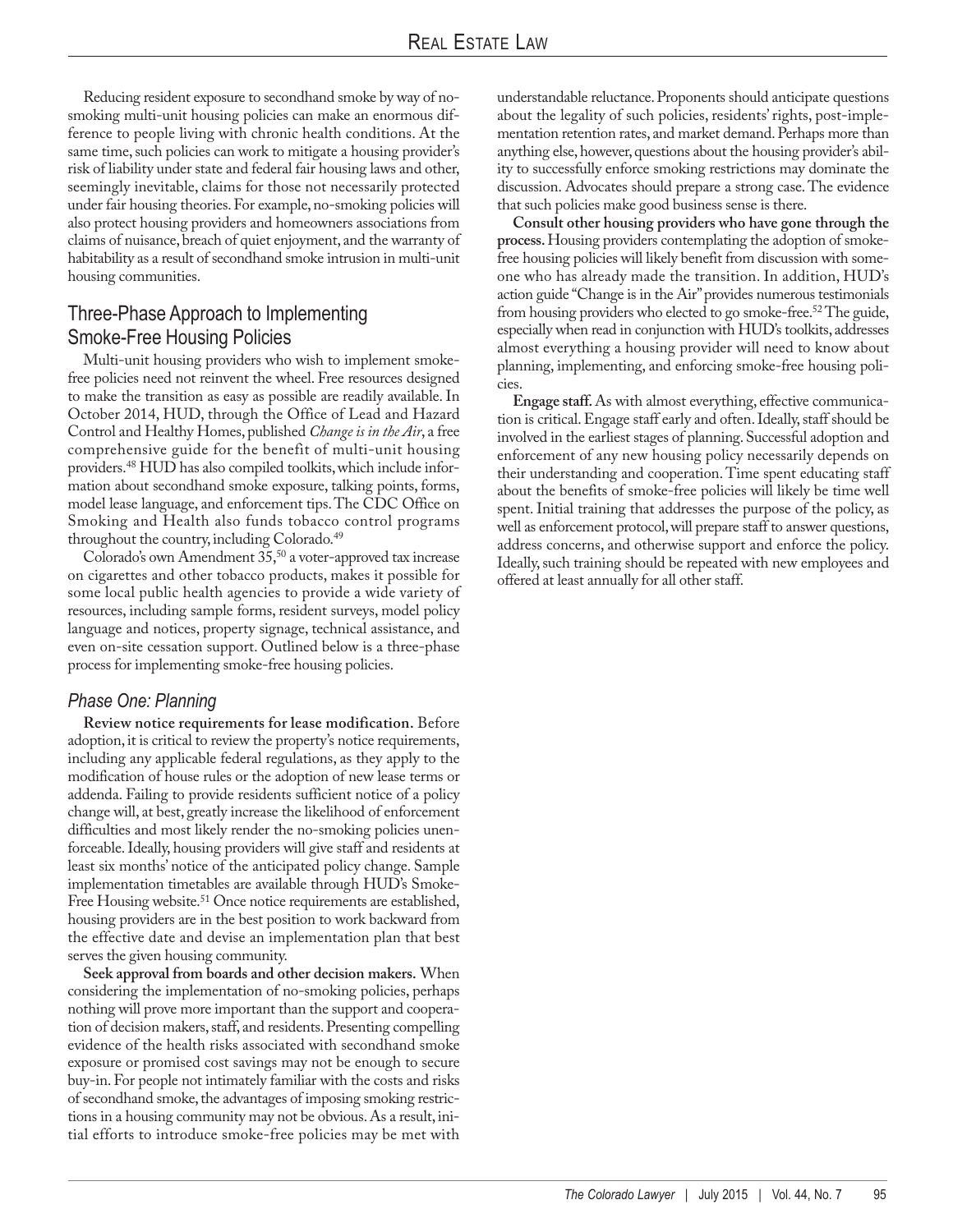**Consider conducting a resident survey.** Board members, owners, and other decision makers may want resident feedback before they implement a significant community-wide change in policy. Consider gathering such information through a language-appropriate resident survey. It can be short and will likely be worthwhile.<sup>53</sup>

The purpose of a resident survey is four-fold. It will serve to alert residents and staff that smoke-free housing policies are being considered. It will lend credibility to the process by letting residents know that their opinions matter. It will give the housing provider valuable insight with regard to the residents' desire for or receptivity to smoke-free housing. Finally, it will likely yield data, surprising to some, demonstrating that a majority of residents support smoking restrictions for a variety of reasons. Free sample surveys, some in Spanish, are readily available online.54

**Decide what to prohibit.** For purposes of enforcement, it is advisable to ban all forms of smoke and emission on the property. A policy could prohibit the use of tobacco, marijuana, and electronic smoking devices. Such a policy would define "smoking" in the broadest of terms. For example:

The term "smoking" means inhaling, exhaling, breathing, burning, vaping, carrying, or possessing any lighted, ignited, or electronically operated cigar, cigarette, pipe, or other product or similarly lighted product in any manner or any form.55

Housing providers who adopt a partial, rather than complete, ban should anticipate that smoke drift will make gathering proof of noncompliance more difficult for staff, who will be expected to distinguish between smoke that is banned from the property and smoke that is not. In cases where electronic smoking devices are permitted but marijuana and other smoked drugs are not, for example, the use of the prohibited substances can be undetectable if used in a vaporizing device.

**Decide whether to allow a designated smoking area.** The housing provider contemplating smoking restrictions must decide whether to carve out one or more designated outdoor smoking areas on the premises. Not surprisingly, the arguments for such an allowance go both ways. Some consider the allowance of a designated smoking area to be a less drastic alternative to wholly banning smoking on the premises. This is especially true where the layout of a particular property lends itself to a more customized approach to smoking restrictions. Confining smoking to a particular area rather than banning it altogether, proponents contend, may reduce residents' resistance and increase the likelihood of compliance. Others believe a designated smoking area sends a mixed message about smoking on the premises and makes enforcement more, not less, difficult while creating different, albeit potentially more contained, maintenance responsibilities.

For housing providers inclined to allow a designated smoking area on the premises, if only as an interim step toward a full-property ban, there are a few practical considerations to bear in mind. Expect disagreement among residents as to where the area should be located. Pursuant to statute, designated smoking areas must be at least fifteen feet from an entryway.<sup>56</sup> Local ordinances may impose stricter standards. Regardless, smoking areas should be located outside the proximity of children's play areas, main pedestrian pathways, entrances, and windows.

To increase the likelihood they will be used, designated smoking areas should be clearly identified. Adequate and languageappropriate signage should be posted. From a practical standpoint, inconvenient or otherwise undesirable smoking areas are less likely to be used. Sufficient trash receptacles and adequate lighting will be necessary. An inclement weather shelter that is accessible to persons with disabilities is strongly recommended.

**Decide whether to allow grandfather clauses or mutual rescissions.** In this context, a grandfather clause would allow a current resident to smoke beyond the date the new no-smoking policy goes into effect. As is true of designated smoking areas, opinions vary about the use of grandfather clauses as a means by which to ease the implementation of no-smoking policies. Opponents contend grandfather clauses do little more than prolong the inevitable, make enforcement more difficult, foster confusion and frustration within the community, and create conflict among residents.<sup>57</sup> For residents wholly in favor of the smoking ban, selective enforcement of the rule may undermine confidence in staff and their willingness to enforce housing policies. For new residents who only reluctantly accept it, exceptions to the rule may be met with resentment against those granting and receiving the allowance. Like partial smoking bans, the blurred line a grandfather clause may create can prove burdensome to staff responsible for tracking down the source of smoke-drift and enforcing violations.

An alternative to the grandfather clause is the mutual rescission. In this context, a mutual rescission would allow a current resident to voluntarily vacate his or her unit before the expiration of the lease term and before the new rule goes into effect, without penalty. For housing providers who recognize the advantages of releasing residents who do not wish to live in a smoke-free community in favor of those who do, mutual rescission may be an option worth considering.

**Draft the no-smoking policy.** Once these decisions are made, a housing provider must draft the no-smoking policy that best suits the community's needs. The availability of sample policies and lease language make the process easy. HUD offers an abundance of resources tailored to the needs of housing providers throughout the country.58 In Colorado, toolkits designed to address the needs of housing providers, residents, and attorneys are available online at no cost through Jefferson County Public Health.59

Ultimately, the best policies—be they addenda or provisions added to a lease agreement—are clear and language-appropriate. They provide written notice to current and prospective residents that they, along with their household members, guests, and other persons under their control, are prohibited from smoking anywhere on the premises. They explain the purpose behind the no-smoking policy, what constitutes a violation, how violations will be investigated, and when the policy will take effect. They provide notice with regard to how the policy will be enforced and warn about the costs of remediation and other consequences of noncompliance. They outline the process by which residents may report suspected violations. If the property restricts smoking to a designated area, they clearly identify its location and advise residents as to the proper disposal of smoking paraphernalia.

Finally, because it will not always be possible for even the most committed staff to identify the source of smoke in violation of the policy, housing providers may want to include a disclaimer in their smoke-free housing policy that puts current and future residents on notice that the housing provider cannot offer a fool-proof guarantee to eliminate all secondhand smoke exposure. A statement that the community's smoke-free policy necessarily depends on the cooperation of residents will help manage residents' expectations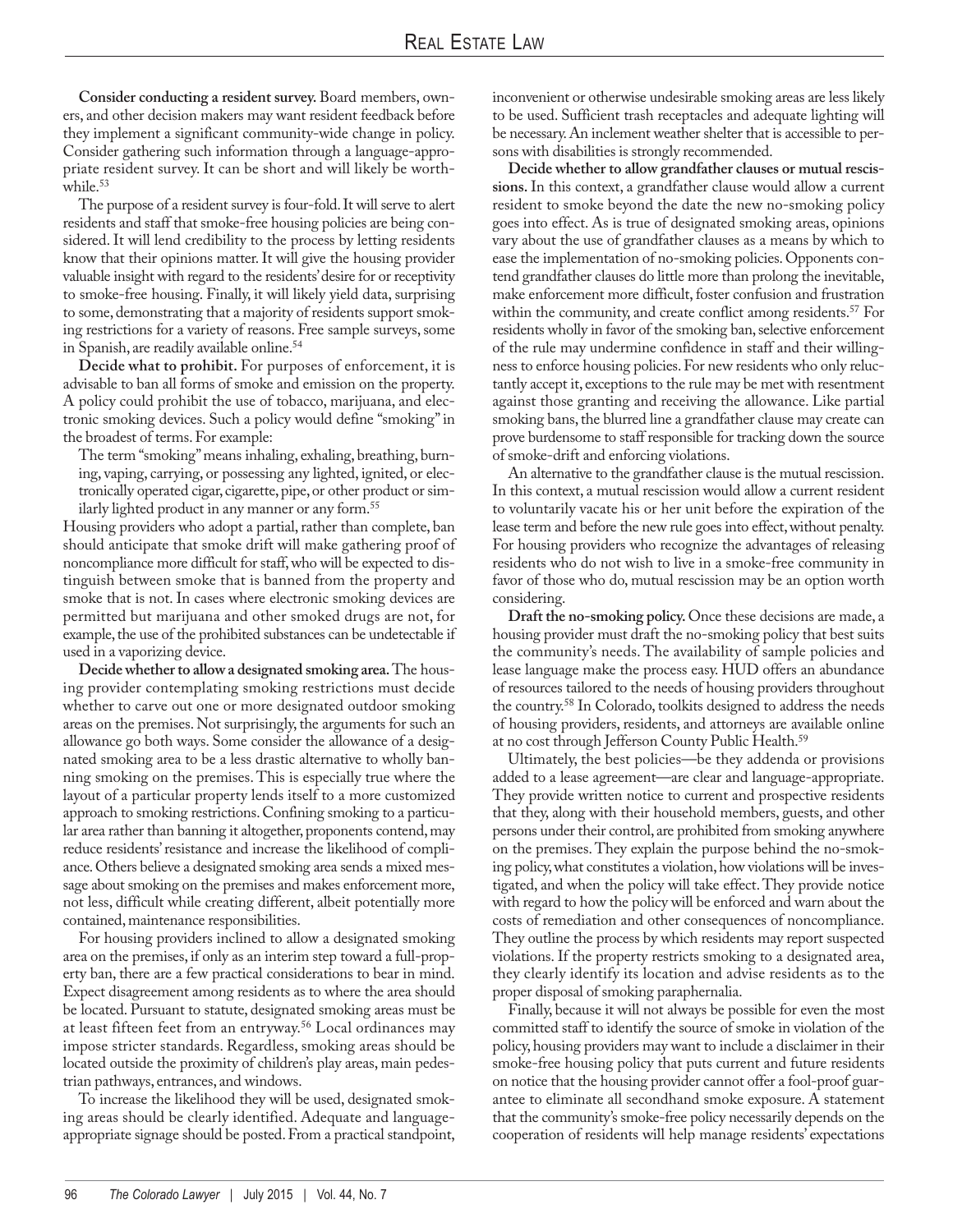and encourage self-governance. Ideally, any disclaimer should include a statement that the failure or inability to enforce any part of the smoke-free policy does not thereafter serve as a waiver of the right to enforce the policy.

#### *Phase Two: Preparing the Community for the Change*

**Provide proper notice to residents.** Provide language-appropriate notice to all residents about the new no-smoking policy. Include a copy of the lease addendum or rule they will be expected to sign, along with an explanation as to why the policy is being implemented. Clearly advise residents of the date the no-smoking policy will go into effect. To best foster community cooperation and support, consider hosting a residents' meeting to outline the policy, answer questions, and address concerns. Take time to explain the rationale for adoption: the mitigation of fire risk, the added health benefits for staff and residents, the reduction of maintenance and turnover costs, and the growing market demand for smoke-free housing. Consider enlisting a representative from the local public health department to participate, lend support, answer questions, and provide resources. If resident surveys were collected and indicate that a significant percentage of residents do not favor the implementation of smoke-free policies, it may prove worthwhile to enlist a meeting facilitator—a mediator or other thirdparty neutral—to moderate discussion between staff and residents before the policy goes into effect.

**Have cessation resources available.** Cigarettes are designed to be highly addictive.<sup>60</sup> Bronchodilators are added to make it easier to take in smoke.61 Salt is added to make smoke inhalation smoother and less irritating.<sup>62</sup> Sugar is added to enhance nicotine's addictive effects.63 Ammonia is added to increase the speed with which the nicotine hits the brain.<sup>64</sup> As a result, quitting is difficult for almost everyone. Successful efforts to implement smoking restrictions will acknowledge the realities of nicotine addiction and avoid setting a tone that inadvertently pits people who smoke against those who do not.

Implementing no-smoking restrictions without making smoking-cessation resources available could impose a particularly significant burden on low-income residents who are less likely to have the means by which to leave the property if that would be their preference. That can and should be avoided. Providing residents with smoking cessation resources can help set an optimal tone and reinforce the message that the new policies are designed to serve the entire community—those who smoke and those who do not.

Ideally, the process of adopting and implementing no-smoking policies includes the availability of appropriate, culturally competent resources and referrals. Some local and state health departments are funded to provide resources to people who want to quit smoking. The toll-free number of the National Network of Tobacco Cessation Quit-line, 1-800-QUIT-NOW, connects callers to their state quit-line. And at least some of Colorado's local public health agencies offer cessation information or even free onsite services. Letting residents know about such resources can help create a more receptive climate.

#### *Phase Three: Promoting and Enforcing No-Smoking Policies*

**Promoting the policy.** Consider hosting a roll-out event that includes a tobacco educator from the American Lung Association or the local public health department on the date the policy goes into effect. Providing information about the dangers of secondhand smoke exposure and the benefits of smoke-free housing and otherwise making resources available in the community's recreational center or common space will help publicize the new rule and reinforce the belief that staff intends to enforce it.

**Post sufficient language-appropriate signage.** Once the policy goes into effect, housing providers should effectively communicate and publicize it to staff, residents, prospective residents, and visitors throughout the property. Adequate, language-appropriate signage is available at little or no cost from funded local public health departments or GASP of Colorado.65 Updating the property's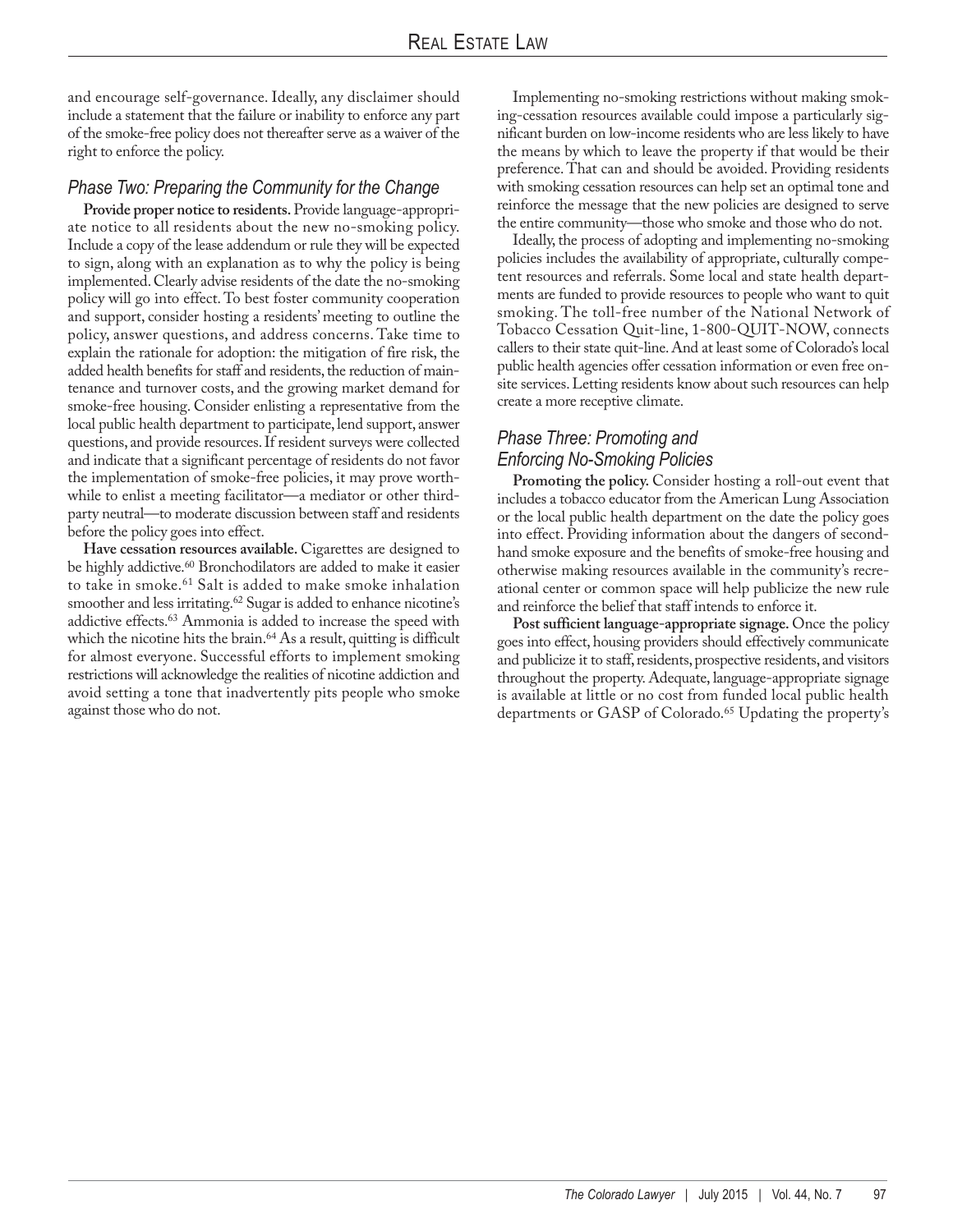advertising, website, and promotional materials to publicize the availability of smoke-free housing to prospective renters will be important. Once the property is smoke-free, housing providers can take advantage of free advertising on GASP of Colorado's website.<sup>66</sup>

**Enforcing the policy.** Ultimately, smoke-free housing policy implementation is intended to make people's lives better, not worse. To ensure successful implementation and enforcement, staff must be adequately trained and mindful about unintended consequences. Although smoke-free policies establish rules with regard to prohibited activities, they should not be used as a pretext to eviction or to prohibit anyone from renting a unit simply because he or she smokes. This is especially important in the context of lowincome housing, where both residents who smoke and those who do not have fewer housing options. Like everyone else, renters who smoke will be required to abide by the terms of the community's rental contract. Current residents should not be asked to vacate the property because it has gone smoke-free.<sup>67</sup> Staff may not ask current or prospective residents if they or members of their household smoke,<sup>68</sup> nor should they maintain nonsmoking waiting lists.<sup>69</sup> Most important, no-smoking policies must not be enforced in a way that discriminates against people on account of race, religion, color, national origin, disability, or other protected status.70

No-smoking policies should be enforced like any other housing policies. Written protocol should include a clear and consistent multi-step approach to enforcement that encourages an interactive, rather than punitive, process. Staff should be adequately trained to document and promptly investigate complaints about noncompliance. Residents should be afforded a safe and anonymous mechanism by which to report suspected violations.

#### Conclusion

Smoke-free housing should be available to those who want or need it, regardless of socioeconomic status. Implementing smokefree policies is a winning proposition for owners, staff, and residents. Those who represent housing providers would be well advised to encourage their clients to adopt smoke-free housing policies.

#### Notes

1. CRS §§ 25-14-201 *et seq*.; *Coal. for Equal Rights, Inc. v. Ritter*, 517 F.3d 1195 (10th Cir. 2008); *Curious Theatre Co. v. Colo. Dept. of Pub. Health and Env't*, 220 P.3d 544 (Colo. 2009).

2. CRS § 25-14-202. Protection from exposure to medical marijuana smoke was added in 2010 through HB 10-1284. Protection from exposure to recreational marijuana smoke was added in 2013 through SB 13- 283.

3. CRS § 25-14-204(1).

4. CRS § 25-14-205(1)(a).

5. CRS § 25-14-204(1)(cc).

6. CRS § 25-14-206(1).

7. In 2014, the Surgeon General declared that "the epidemic of smoking-caused disease in the twentieth century ranks among the great public health catastrophes of the century. . . ." Office of the Surgeon General, U.S. Department of Health and Human Services, "The Health Consequences of Smoking—50 Years of Progress: A Report of the Surgeon General" 33 (2014), www.surgeongeneral.gov/library/reports/50-years-of-progress/ full-report.pdf.

8. *Id.* at iii.

9. *Id.* at 659; Centers for Disease Control and Prevention (CDC), "Tobacco-Related Mortality" (Nov. 2014), www.cdc.gov/tobacco/data\_ statistics/fact\_sheets/health\_effects/tobacco\_related\_mortality.

10. Office of the Surgeon General, *supra* note 7 at 66.

11. CDC, "Best Practices for Comprehensive Tobacco Control Programs" 83 (2014), www.cdc.gov/tobacco/stateandcommunity/best\_prac tices/pdfs/2014/comprehensive.pdf; Legacy for Longer Healthier Lives, "Tobacco Fact Sheet: Colorado" (April 2014), legacyforhealth.org/index. php/content/download/984/9687/version/3/file/LEG-FactSheet-State-Colorado.pdf.

12. Office of the Surgeon General, *supra* note 7 at 7.

13. *Id.* at 677.

14. *Id.*

15. Office of Healthy Homes and Lead Hazard Control, U.S. Department of Housing and Urban Development (HUD), "Smoke-Free Policies in Public Housing," Notice PIH-2012-25 at 1 (May 29, 2012), portal. hud.gov/hudportal/documents/huddoc?id=12-25pihn.pdf.

16. Office of the Surgeon General, U.S. Department of Health and Human Services, "The Health Consequences of Involuntary Exposure to Tobacco Smoke: A Report of the Surgeon General" 443 (2006), www. surgeongeneral.gov/library/reports/secondhandsmoke/fullreport.pdf.

17. The National Cancer Institute has found that smokers who used "light" cigarettes did not reduce their risk for developing smoking-related cancers and other diseases. National Cancer Institute, "'Light' Cigarettes and Cancer Risk" (Oct. 28, 2010), www.cancer.gov/cancertopics/factsheet/ Tobacco/light-cigarettes. The Family Smoking Prevention and Tobacco Control Act, codified primarily at 21 USC §§ 387 *et seq.*, restricts tobacco companies from advertising products as "light," "low," or "mild" due to the erroneous belief that such products cause fewer health problems than other cigarettes. 21 USC §§ 387 note, 387k. *See also* www.fda.gov; Offermann, "The Hazards of E-Cigarettes," *ASHRAE J.* 44 ( June 2014), www.nxtbook.com/nxtbooks/ashrae/ashraejournal\_201406/#/0 ("[E]–cigarettes emit harmful chemicals into the air and need to be regulated in the same manner as tobacco smoking." Emissions from electronic smoking devices are not water vapor and can contain nicotine and other toxins known to cause cancer. Goniewicz *et al*., "Levels of Selected Carcinogens and Toxicants in Vapour from Electronic Cigarettes," 23 *Tobacco Control* 133, 133-37 (2014).

18. *See* American Society of Heating, Refrigerating and Air-Con ditioning Engineers (ASHRAE), "ASHRAE Position Document on Environmental Tobacco Smoke" 11-12 (2010) (position reaffirmed by ASHRAE Technology Council in June 2013).

19. Schoenmarklin, "Secondhand Smoke Seepage into Multi-Unit Affordable Housing" 4 (Tobacco Control Legal Consortium, April 2010). 20. ASHRAE, *supra* note 18 at 12.

21. Office of the Surgeon General, *supra* note 16 at 12.